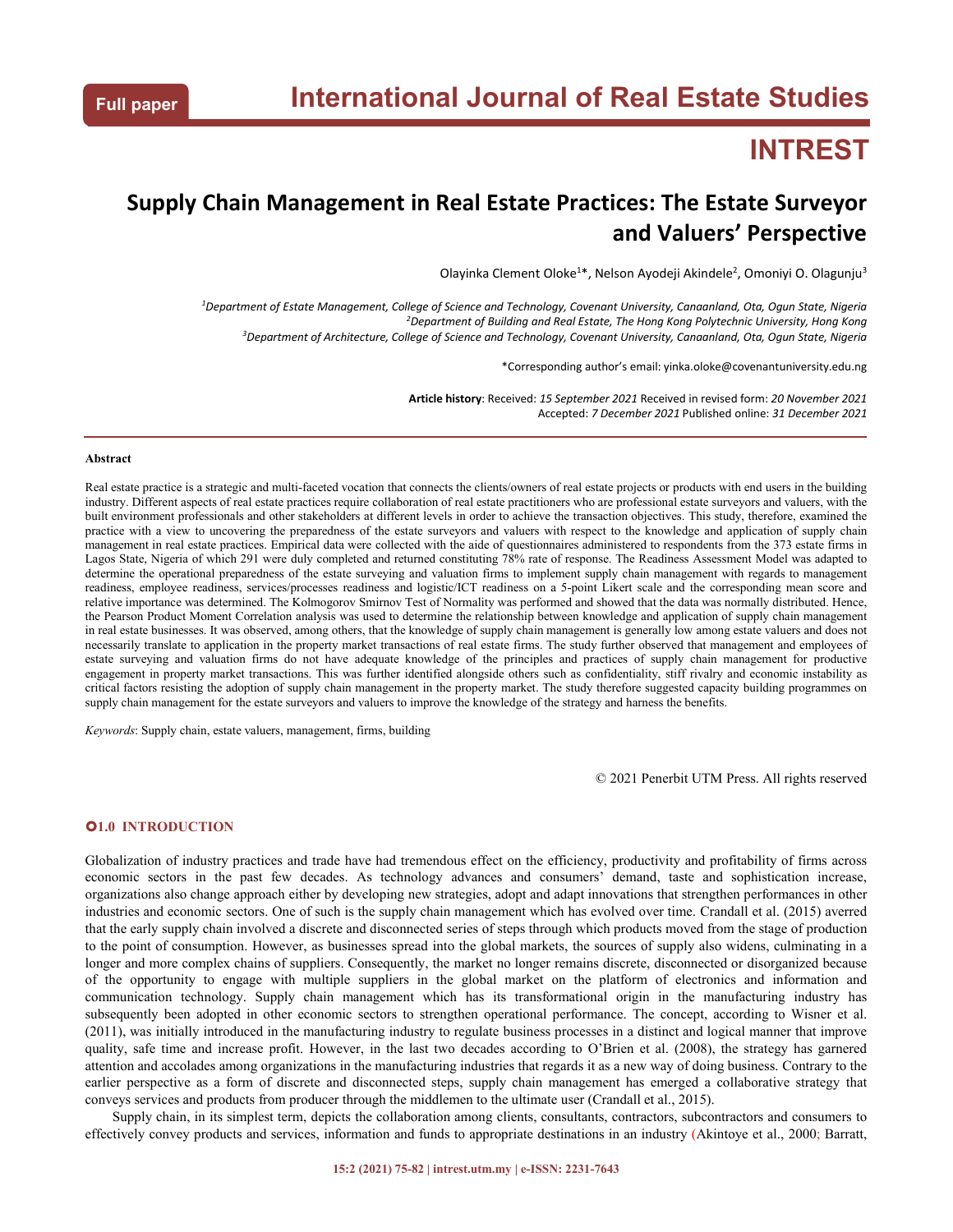2004). Virtually all industry transaction and relations, deal with the exchange of products and services through intermediaries. The sequence of tasks and activities executed in a collective manner by relevant parties to move products and services from producer to consumer is referred to asthe supply chain management. Thus, in order to remain relevant, competitive and attain financial success in the 21st century, companies have engaged supply chain practices to improve internal operations efficiency and external collaborations effectiveness. Van der Vorst (2004) concluded that supply chain management has become part of senior management agenda in the 21st century. The study further averred that executives are becoming aware that the successful coordination, integration and management of key business processes across members of the supply chain determine the ultimate success of the enterprise. Christopher (2016) described it as a network of organizations working together to control, manage and improve the flow of materials and information from suppliers to users. The goal of putting in place an efficient supply chain is to help generate revenues throughout the value chain (Porter, 1996). Therefore, engaging supply chain practices require that the firm identify its areas of core competence and focus on setting up structure that enables it to optimize the strategy and earn the desired level of competitive advantage. Crandall et al. (2015) concluded that maintaining constant flow of products, information and funds requires a number of facilitating activities and also depends on firm's infrastructure, technology development, financial, accounting, human resource and procurement management. This implies that optimizing supply chain practices by any organization is dependent on certain factors hinged on organization structure, infrastructure and preparedness.

Despite the gains that firms stand to benefit from the adoption of supply chain management, studies have revealed that the strategy is still at low levels of adoption especially among firms in developing economies. For instance, the Nigerian construction industry faces daunting challenges in a bid to incorporate supply chain practices and as a result, organizations in the industry find it difficult to effectively implement the strategy to the benefit of the industry at large. Amade et al. (2016) identified some of the challenges in the industry as poor<br>understanding of the concept, uncertain advantages to the organization and lack chain practices in the Nigeria business environment has been seriously constrained by poor infrastructure, endemic corruption and insecurity (Abah & Adamu, 2017). In addition, Aje et al. (2015) observed that inadequate knowledge and lack of awareness ofthe concept is a major factor responsible for the low level of adoption among quantity surveying professionals. Abah and Adamu (2017) therefore concluded that inadequate knowledge, lack of awareness and poor preparedness are vital issues that hinder effective engagement of supply chain management among many organizations in the Nigerian construction industry. Just as activities in the construction industry are highly fragmented, so also are the roles and responsibilities of professionals involved in executing construction projects. Estate surveyors and valuers are among the construction industry professionals that render services at different stages of property development process. Various functions of professional estate surveyors and valuers include property management, property development, property rating, valuation, feasibility and viability assessment, property leases and sales, facilities management, project management, auctioneering, portfolio management (Ifediora, 2009; Kuye, 2008; Oloke et al., 2013). However, little or nothing is known about the level of knowledge, preparedness and adoption of supply chain practices in the real estate surveying and valuation profession.This study therefore examines the perspectives ofestate surveyors and valuers about supply chain management as well as their preparedness and adoption of the principle to improve industry relation and operational efficiency.

#### **2.0 LITERATURE REVIEW**

#### **2.1 Property Market Transaction**

The building industry comprises a huge sector of economy where different intermediate professionals, contractors and services providers are involved in the creation, transaction and exchange of real estate products and services. The delivery of any product or service in the property market follows a complex and fragmented pattern commonly referred to asthe development process. Graaskamp (1981) described the process as a continuum of construction technology, financing, marketing, administrative controls and rehabilitation required to operate the real estate enterprise over many years. The development process is a complex procedure that involves the input of multiple stakeholders from diverse segments of the building industry markets. Investment in property development is not only capital intensive and time consuming but also full of risk. As a result, supply chain management has emerged an innovative strategy to manage the processes and transactions in the property market. Osuizugbo and Ojelabi (2020) revealed that communication and coordination among parties and stakeholders is one of the vital factors influencing building production management in the industry. Property development covers a broad range of value creating and value adding activities such renovation, refurbishment, repair, conversion or redevelopment of existing but impaired structure or wholesome new development. Such transformation takes place at the instance of the client with inputs from professionals, financiers, contractors, subcontractors and eventually delivered to the users. The successful execution of the transformation therefore has to do with the ability of the participants to play their role in an effective and reliable manner. Development proceeds from inception and planning stages where majority of the professionals partake to feasibility stage where compliance, quality and reliability of design with environmental requirements as well as the financial viability are ascertained. Prospective contractors and builders are invited and selected through the process of tendering and contracting at the commitment stage and thereafter mobilized to execute the contract at the implementation/execution phase. To ensure good control and expedite the process, contracts may be divided into lots and given out to subcontractors although this increases the chain of participants. Upon completion, the project enters the next phase which is management and disposal where the management firm makes it available to the user and takes up the maintenance. Thus, the entire network of participants interacts throughout the process as buyers and sellers of service cum product or the other. The estate valuers render various services in the construction and property market such as property valuation, investment appraisals, property management, facilities management, project management, leases and sales (agency), property marketing, housing procurement, land development, feasibility and viability studies, auctioneering, and portfolio management. These involve collaboration of relevant parties and professionals, and the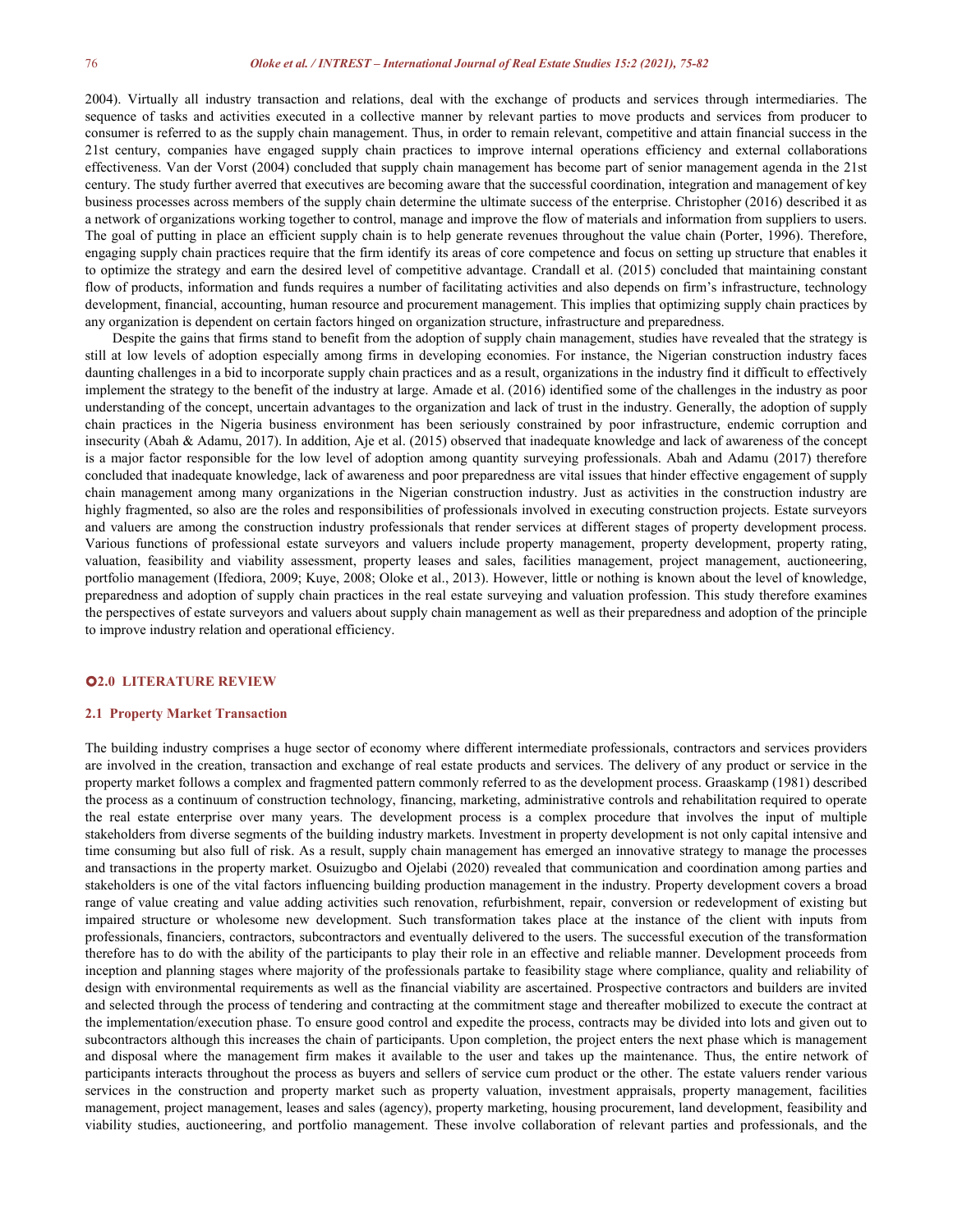contribution facilitated and coordinated by the estate valuer. Thus, the estate valuers work in collaboration with other stakeholders in construction industry and property market to provide satisfactory services for the client and the ultimate users ofreal estate products.

#### **2.2 Supply Chain Management Culture**

In order to simplify the knowledge and application of supply chain management, it is important for organization to have better understanding of the principles underlying the practice. According to Cox (1999), supply chain management is a way of thinking that is devoted to discovering tools and techniques that improve operational effectiveness and efficiency throughout the delivery channels. Supply chain, though relatively new, emerged with the primary purpose of integrating individual organization goals and activities with others to optimize the results of the network. To design supply chain for any organization, three key areas of decision are paramount. These according to Lambert and Cooper(2000) are:

- a) Who are the key supply chain members with whom to link processes?
- b) What processes should be linked with each of these key supply chain members?
- c) What level of integration and management should be applied for each process link?

These decision areas require that an organization ascertain the areas of core competence, including the raw materials, products, services and consumers; identify the organizations relevant to the production line, recognize the processes appropriate for linkage to the relevant organizations and determine the level and extent of integration applicable for each process. Ojo et al. (2014) identified three layers of decision integration in construction supply chain management. These are:

- (i) The primary supply chain which delivers materials needed for the construction
- (ii) The support chain which provides equipment to facilitate the construction
- (iii) The human resources supply chain that ensure steady supply of labour

Despite the different definitions, scope and design of SCM strategy, the principles of the concept remain fundamental and applicable regardless of the clime and industry terrain. Elliot (2012) identified seven fundamental principles of supply chain management. These include:

- Segment customers based on service needs
- Customize logistics network
- Drive operations from demand
- Differentiate products closer to the customer
- Source strategically
- Develop a supply chain-wide technology strategy
- Use supply chain spanning performance measures

These principles have been used by organizations to navigate through the preliminaries of setting up a customized structure for effective and efficient supply chain management strategy design and deployment. Emuze and Smallwood (2013) opined that the client or contractor can champion the implementation of supply chain management in construction. However, due to the fragmentation of construction and property market activities, it is expedient that participating organizations incorporate the practices in their respective operation to improve the operational efficiency and output of the entire network. Different areas of application of SCM in the construction industry according to Peter etal. (2020) include procurement, customer relationship, logistics, performance evaluation, models application, information, environmental management and sustainability.

## **2.3 ICT Roles in Supply Chain Management**

Technological advancement particularly in the areas of transportation infrastructure, information and communication technology has had tremendous impact on the manner and speed of transformation sweeping across various industries in the last few decades. The ICT and logistics infrastructure have both emerged as vital organs of supply chain management and other industry innovations. The use of electronic hardware and software with internet technology has dramatically improved industry relations. Nowadays, a broad range of electronic devices and internet facilities are being used to facilitate industry transaction. The use of ICT according to Bharadwaj (2000) makes transaction processes more transparent to the stakeholders and often lead to the adoption of better business practices to meet custmer's needs. Apiyo and Kiarie (2018) averred that every organization desires to engage ICT to facilitate the production process, marketing, supply chain integration and customer feedback. In the same vein, Amukanga and Otuya (2021) stated that to reduce costs in SCM activities and offer real-time customer service levels, companies use computers and other several ICT equipment and machinery. Amongst the benefits of ICT application in SCM processes are instant processing of information, improvised customer service, limited paperwork, high productivity, advanced tracing and expediting, cost efficiency, competitive benefit, advanced billing, smart recording and storage. Furthermore, the scanning and tracking device, internal and external database management and other enterprise resource planning tools have facilitated the evolution and integration of supply chain management applications in organizations across the world. The combination of ICT and transportation infrastructure has helped to overcome numerous barriers associated with convectional business practices to achieve operational efficiency in the business world.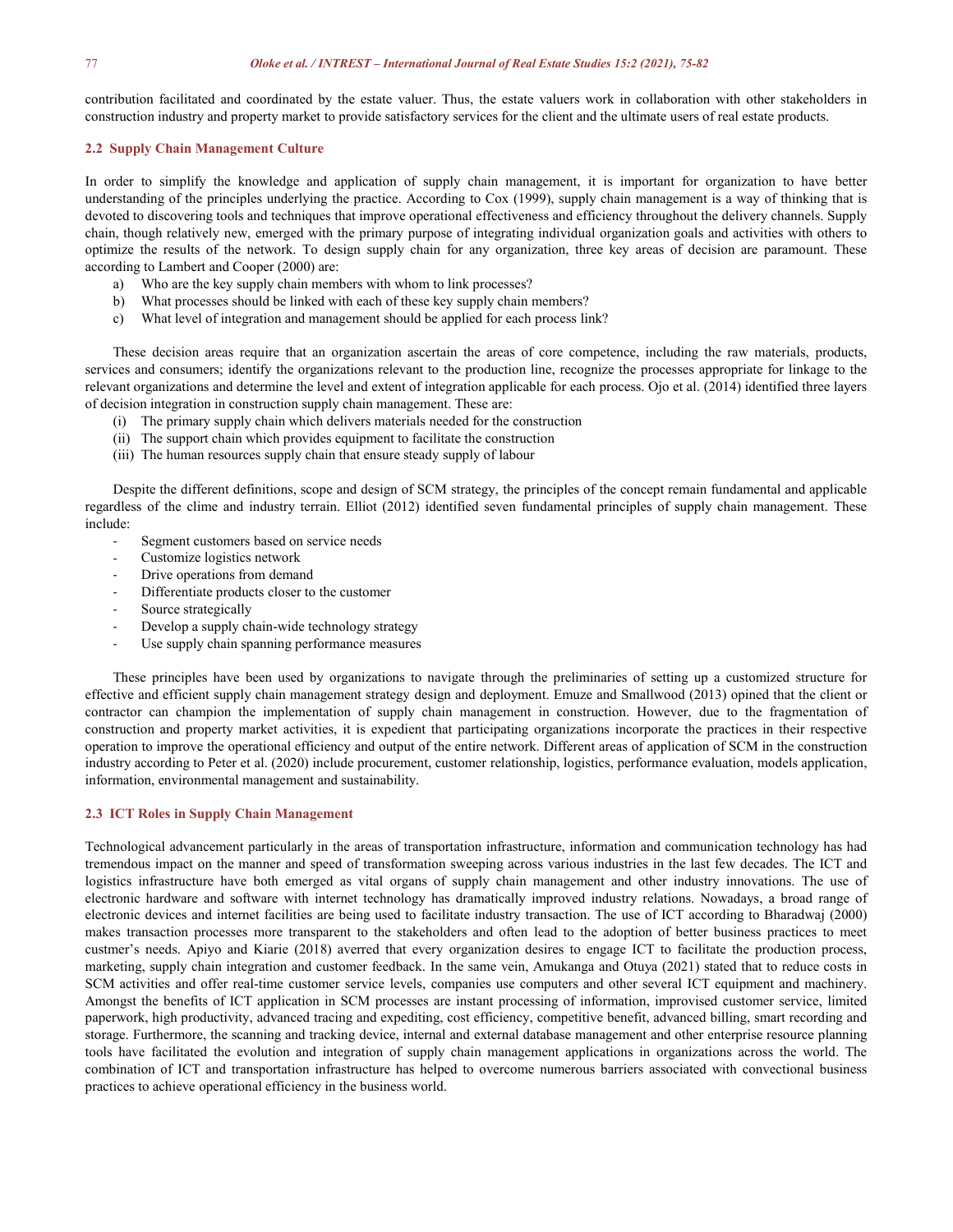#### **2.4 Readiness Assessment Model**

The Readiness Assessment Model has been a tool used for determining the level of preparedness of an expert, a firm, an industry or economic sector to adopt certain innovative solution into the practice or production process. It had been found useful and adopted or adapted in various economic operations across different sectors and organizations. Readiness implies the extent to which an economy is prepared, willing and able to engage and benefit from innovative solutions to economic practices and production processes. Organizations at times are reluctant or unable to engage an invention or new strategy due to several reasons ranging from lack of understanding, organization culture to insufficient capital. Different version of readiness model have been developed for different industry practices and are often adapted to suit the need in other areas as well. For instance, the Readiness Assessment for Concurrent Engineering (RACE) which was developed for use in Software Engineering and automotive electronic industries (Ruikar et al., 2006) has also been adapted for use in the construction industry (Khalfan & Anumba, 2000). This study adopted the VERDICT (Verify End-User e-Readiness using Diagnostic Tool) model which is used to evaluate the level of preparedness of construction companies and sections and subsections within an organization (Aziz & Salleh, 2011). This tool was also engaged by Abah and Adamu (2017) to evaluate the preparedness of construction industries in Nigeria for the adoption of supply chain management practices to improve output of the sector. The VERDICT readiness model emphasize the relevance of people (employee), process (project/operation), technology (ICT, facilities, logistics, infrastructure, strategy) as well as the management (leader, entrepreneur and chief executives) and consider their readiness very crucial to the adoption and successful deployment of any innovation or new strategy in an organization.

#### **3.0 METHODOLOGY**

The survey research approach was adopted and the 373 firms of estate surveying and valuation in Lagos State constituted the study population. The sample was elicited from the directory of the Nigerian Institution of Estate Surveyors and Valuers (NIESV). In order to obtain widest possible responses on the subject matter, the entire study population was adopted as the sample size. The main instrument of data collection was questionnaire. One questionnaire each was administered to one employee of the firm in the capacity of principal partner, manager or head of department. This category of respondents was selected for questionnaire administration because they are deemed to have had sufficient years of work experience with the firm and understand the operational procedure/approach of the firm. Reliability test was conducted to measure the internal consistency of questions raised in the questionnaire by calculating the Cronbach's alpha. Thirty-two items having responses measured on 5-Point Likert Scale and a total of 291 responses were involved. The computed Cronbach's alpha was 0.863 which is greater than the baseline score of 0.7. The Cronbach's alpha showed a good level of internal consistency of questions as well as the scales of measure of responses. Non-probability (expert) sampling technique was engaged in reaching out to the respondents. Singh (2007) explained that the use of expert sampling involves assembling of persons with demonstrable experience and expertise in the area of interest. Only 291 respondents returned the questionnaire duly completed, constituting a response rate of 78%. The viewpoints of estate valuers as regards the operational readiness ofreal estate firms to engage supply chain were obtained with regards to management readiness, employee/staff readiness, services/processes readiness and logistic/ICT readiness. Data collected were analysed with basic descriptive tools of percentage, frequency and then presented in charts and tables. Variables of the preparedness were measured on a 5- Point Likert scale and corresponding mean score and relative importance determined. Data were subjected to Kolmogorov Smirnov Test of Normality which yielded a p-value of 0.211 (*p-value*  $>0.05$ ) is statistically insignificant, thus, implying that the data were normally distributed. Hence, Pearson Product Moment Correlation was used to determine the relationship between knowledge of supply chain management and its application in real estate services.

## **4.0 DATA ANALYSIS**

#### **4.1 Response Analysis**

A set of questionnaire was administered to principal officers of the 373 estate firms across Lagos state. The total number of questionnaires administered and retrieved is as presented in Table 1.

| <b>Table 1</b> Analysis of response |  |  |  |
|-------------------------------------|--|--|--|
|-------------------------------------|--|--|--|

| Ouestionnaire              | Frequency | Percentage |
|----------------------------|-----------|------------|
| Total No. Administered     | 373       | 100%       |
| Total No. Retrieved        | 310       | 83.1%      |
| No. duly completed         | 291       | 78.0%      |
| No. not returned           | 63        | $16.9\%$   |
| Effective rate of response | 291       | 78.0%      |

As shown in Table 1, a total of 310 questionnaires were returned with only 291 duly completed and useful for subsequent analysis. The effective rate of response achieved was therefore 78% and since this is sufficiently above average of the total number of respondents, the response rate was deemed satisfactory for further analysis. Moser and Kalton (1971) asserted that the outcome of an investigation is regarded as biased and of little or no relevance if the response rate is less than 30-40%.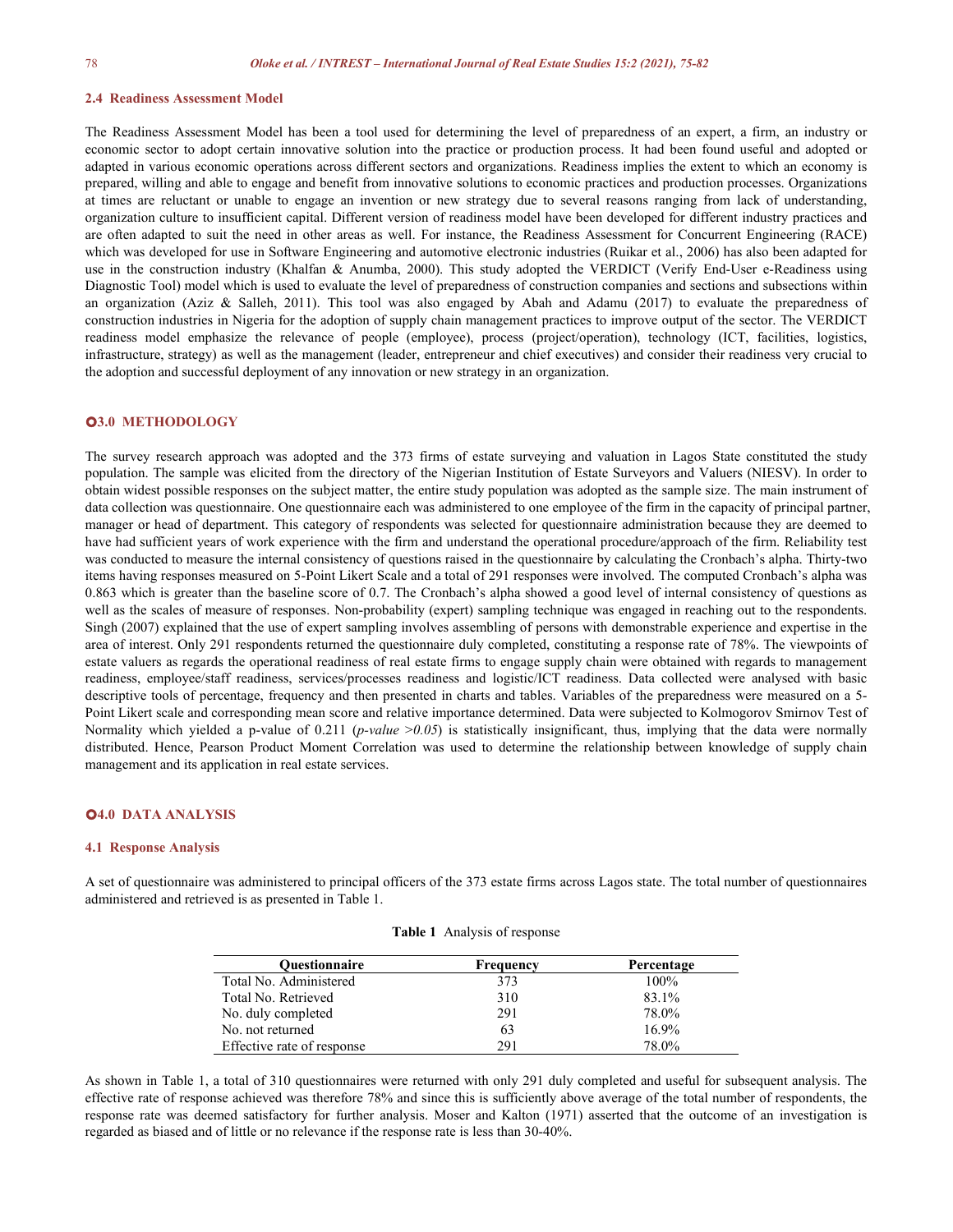#### **4.2 Scope of Real Estate Services**

The scope of services offered by the estate surveying and valuation firms involved in this survey was analysed and presented in Table 2.<br>The result showed that only two aspects of real estate services, i.e. agency and prop area while less than 50% offer auctioneering, property development and portfolio management services respectively. The few number of estate firms providing the three services is not unconnected with the level of technicalities, risk and huge capital required for development projects. However, it was observed that more than 50% provide services in other aspects ofthe practices.

|  |  | <b>Table 2</b> Scope of services in real estate firms |  |
|--|--|-------------------------------------------------------|--|
|  |  |                                                       |  |

| Scope of real estate operations | No. of firms | Percentage |
|---------------------------------|--------------|------------|
| Property management             | 291          | 100%       |
| Project management              | 172          | 59.1%      |
| Auctioneering                   | 87           | 29.9%      |
| Facilities management           | 165          | 56.7%      |
| Property development            | 113          | 38.8%      |
| Feasibility and viability study | 146          | 50.2%      |
| Valuation (Plant & Machineries) | 218          | 74.9%      |
| Valuation (Land & Buildings)    | 270          | 92.8%      |
| Agency (sales & leases)         | 291          | 100%       |
| Portfolio management            | 139          | 47.8%      |
| Property rating                 | 263          | 90.3%      |

## **4.3 Preparedness ofEstate Firms for Supply Chain Management**

The adoption of supply chain management in estate firm's operations has to do with the preparedness of management, employee, service/process and ICT/Logistic infrastructure in the firm. The mean score derived from the 5-Point Likert scale was interpreted using the cut-off points outlined by David and Sutton (2004) and Morenikeji (2006).

- 1 1.49 (Strongly Disagree)
- $1.50 2.49$  (Disagree)
- $2.50 3.49$  (Undecided)
- $3.50 4.49$  (Agree)
- $4.50 5.0$  (Strongly Agree)

Table 3 Preparedness of estate firms for supply chain implementation

| <b>Readiness variables</b>                                                          | <b>Total</b> | Mean<br>score | RII   |
|-------------------------------------------------------------------------------------|--------------|---------------|-------|
| Management readiness                                                                |              |               |       |
| Management is aware of SCM                                                          | 937          | 3.220         | 0.644 |
| Management has in place a well-crafted SCM<br>plan/policy for firm operations       | 796          | 2.735         | 0.547 |
| The SCM plan is communicated to all members<br>of staff                             | 737          | 2.533         | 0.507 |
| Management makes provision for capacity<br>building in SCM                          | 768          | 2.639         | 0.528 |
| Employee's readiness                                                                |              |               |       |
| The firm's structure is flexible enough to adopt<br><b>SCM</b>                      | 1045         | 3.591         | 0.718 |
| The firm has capable hands to implement SCM<br>plan                                 | 1043         | 3.584         | 0.717 |
| Employees understand the principles and practice<br>of SCM                          | 714          | 2.454         | 0.491 |
| Members of management and staff in the firm<br>undergo training on SCM              | 788          | 2.708         | 0.542 |
| Service/Process readiness                                                           |              |               |       |
| All aspects of real estate firm services require<br>elaborate SCM plan              | 870          | 2.990         | 0.598 |
| SCM in real estate firm services is more of<br>material (primary) chain integration | 1028         | 3.533         | 0.707 |
| SCM in real estate firm services is more of<br>support chain integration            | 1037         | 3.562         | 0.712 |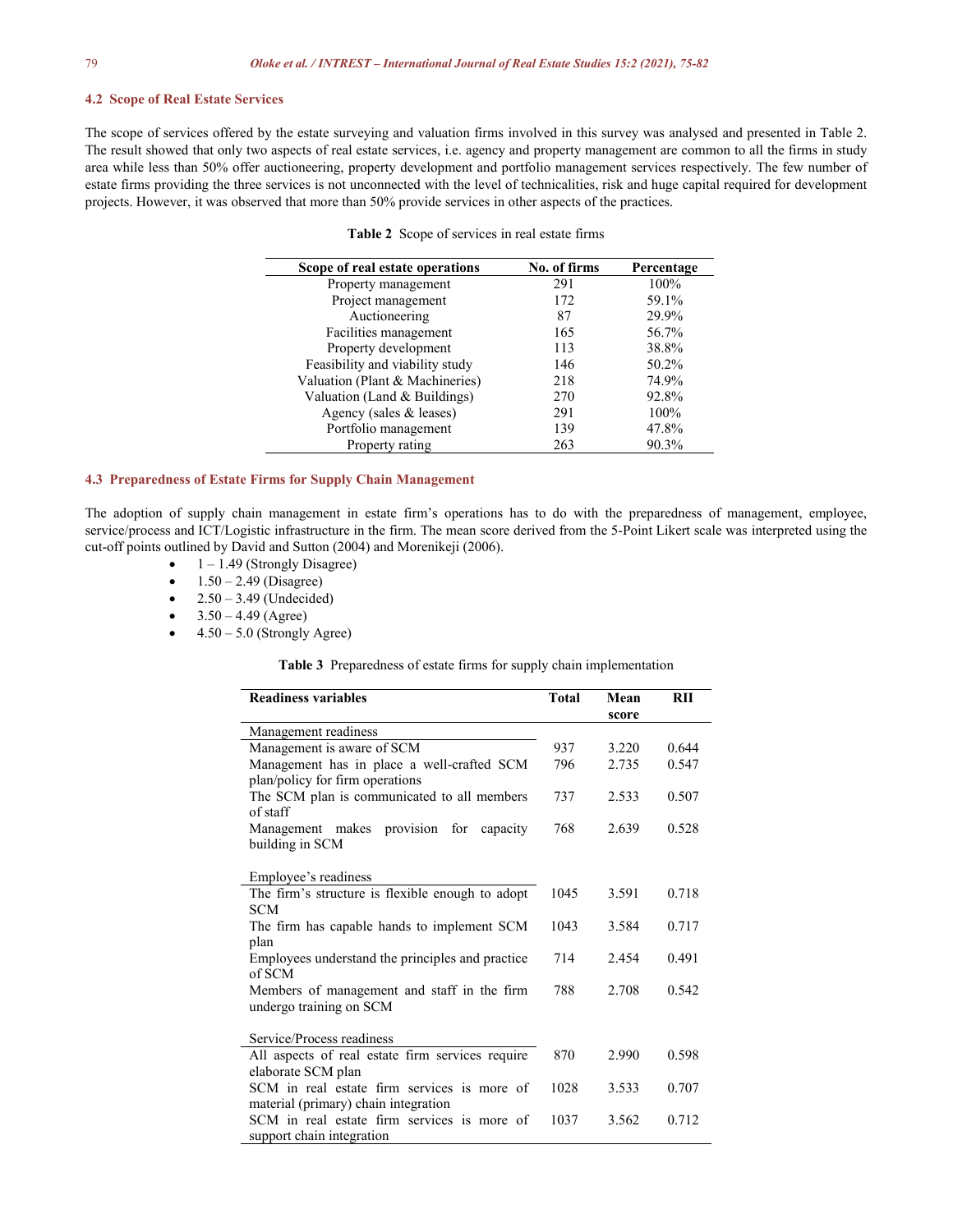| SCM in real estate firm operations is more of 1042 | 3.580 | 0.716 |
|----------------------------------------------------|-------|-------|
| labour chain integration                           |       |       |
|                                                    |       |       |
| ICT/Logistics infrastructure readiness             |       |       |
| The firm has ICT/logistic infrastructure that 681  | 2.340 | 0.468 |
| support SCM plan                                   |       |       |
| The firm has arrangement for logistics that 940    | 3.232 | 0.646 |
| $\sim$ $\sim$ $\sim$ $\sim$ $\sim$ $\sim$          |       |       |

|  | support SCM adoption<br>The firm engages competent hands to handle the 996         |  |  | 3.421 | 0.684 |                              |  |
|--|------------------------------------------------------------------------------------|--|--|-------|-------|------------------------------|--|
|  | ICT/logistics facilities<br>The firm is buoyant enough to upgrade its $1109$ 3.811 |  |  |       | 0.762 |                              |  |
|  | infrastructure for SCM adoption                                                    |  |  |       |       |                              |  |
|  |                                                                                    |  |  |       |       | $11$ 11 0.40 1.1 1.1 1.1 $($ |  |

Assessing the readiness of the management, the mean scores of the variables are below 3.49 which showed that respondents generally disagree and undecided about the readiness of the management of estate firms to adopt supply chain management. However, majority of the respondents agreed that management of many of the firms makes provision for continuous training on emerging market practices and innovations such as the supply chain management. The results further showed that respondents disagreed with the statements that estate firms have well-crafted SCM policy which is communicated to the employees. It was also observed that respondents are skeptical about the level of awareness of SCM in the firm, especially among the management of the firms. With regards to employee's readiness, the analysis indicates that most employees have neither been trained on supply chain management nor have requisite knowledge and understanding of the principles and practices of SCM. The mean score of 2.454 showed that respondents generally disagreed with the statement that employees understand the principle and practice of SCM. However, responses did show that the firm's structure is flexible enough to adopt SCM and employee base that could be cultivated on the application of SCM.

Regarding the preparedness and applicability of SCM in the operations of the estate firms, that is the readiness of estate firms' services to engage supply change management practices, results showed that respondents are of different opinion. While respondents were undecided about how comprehensive the SCM plan for real estate transactions should be, analysis did show that some opined that SCM plan is more of material chain integration while some were of the opinion that it has to do with support chain integration while others viewed it as more of labour chain integration. This further alluded to the multi-faceted nature of the jobs ofestate surveyors and valuers in the real estate market. Finally, the ICT cum logistics readiness of the firms were examined to provide necessary support for supply chain management strategy of real estate firms. The mean score of the variables assessed showed that estate firms are not yet equipped with relevant ICT/logistics facilities that can support SCM adoption, although the firms are buoyant enough to upgrade the ICT/logistics for effective deployment of supply chain management.

#### **4.4 Correlation of Knowledge and Application of SCM in Estate Surveying and Valuation Firms**

The relationship between the knowledge of SCM among estate valuers and its application in practice was examined and responses were analysed and presented in Table 4.

|             | Correlation             |           |             |
|-------------|-------------------------|-----------|-------------|
|             |                         | Knowledge | Application |
| Knowledge   | Correlation Coefficient | 1.000     | $-0.036$    |
|             | Significance (2-tailed) |           | 0.891       |
|             | N                       | 291       | 291         |
| Application | Correlation Coefficient | $-0.036$  | 1.000       |
|             | Significance (2-tailed) | 0.891     |             |
|             |                         | 291       | 291         |

**Table 4** Relationship between knowledge and application of SCM among estate valuers

The result as presented in Table 4 revealed a weak inverse relationship  $(r=0.036)$  between valuers' knowledge of supply chain management and its application. This implies that the knowledge of supply chain management among estate surveyors and valuers does not necessarily translate to its application. This invariably implied that the knowledge of SCM and relevance to real estate practices are still budding and the application still limited.

#### **4.5 Factors Affecting the Adoption of Supply Chain Management in Estate Firms**

Factors hindering the adoption of supply chain management in the property market transaction and services were identified and the relative importance of each determined on a 5-point Likert scale of 5-Very Significant (VS), 4-Significant (S), 3-Unsure (U), 2-Less Significant (LS) and 1-Not Significant (NS). The relative importance indices were subsequently ranked. The result is presented in Table 5.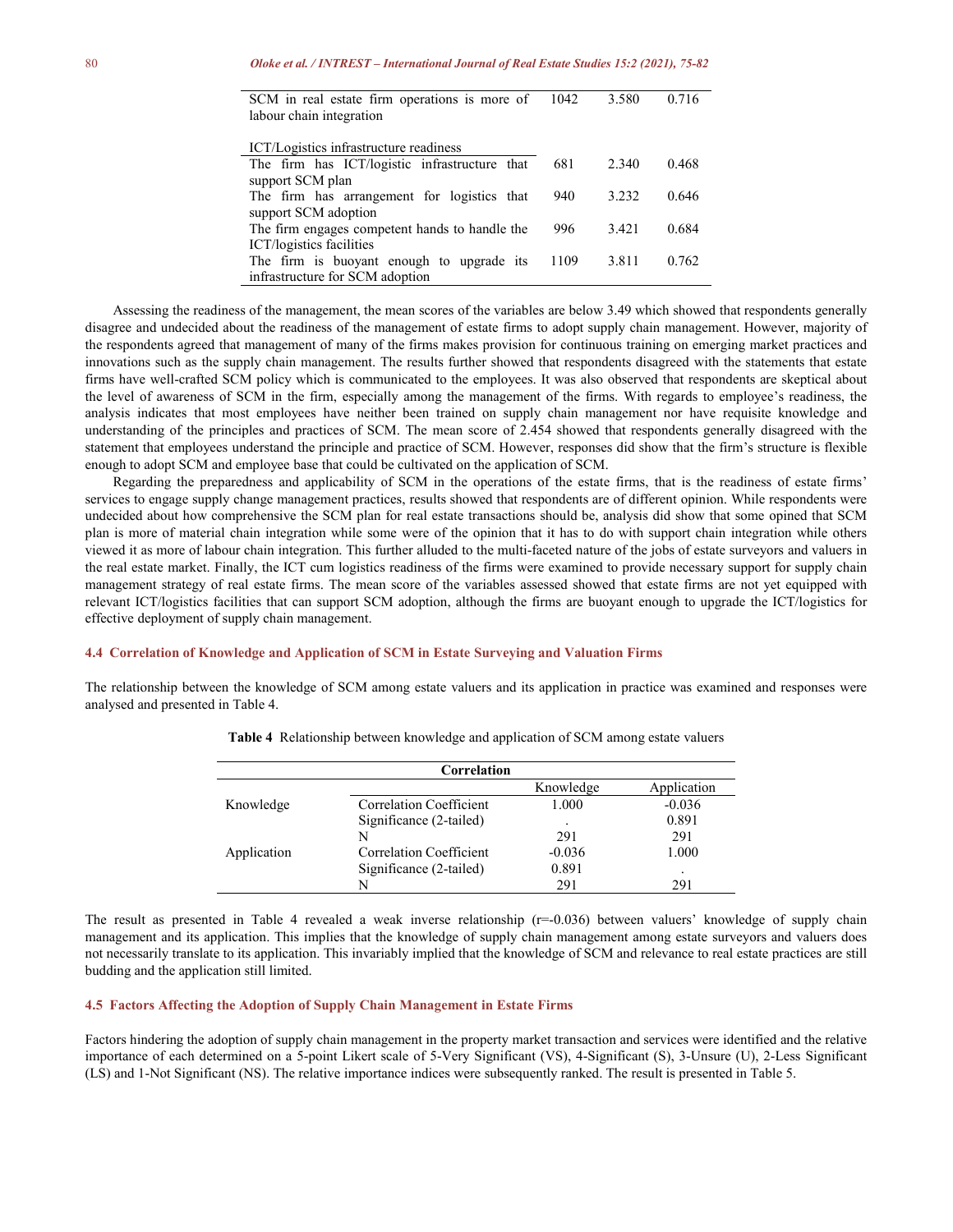| <b>Challenges</b>              | Total | Mean         | RII   | Rank             |
|--------------------------------|-------|--------------|-------|------------------|
|                                |       | <b>Score</b> |       |                  |
| Lack of knowledge              | 1254  | 4.310        | 0.862 | 1 <sup>st</sup>  |
| One-off transaction            | 1014  | 3.485        | 0.697 | 7 <sup>th</sup>  |
| Lack of capacity               | 973   | 3.345        | 0.669 | 8 <sup>th</sup>  |
| Financial challenge            | 764   | 2.625        | 0.525 | 11 <sup>th</sup> |
| Lack of trust                  | 871   | 2.995        | 0.599 | <b>9th</b>       |
| Lack of relevant technology    | 714   | 2.455        | 0.491 | 12 <sup>th</sup> |
| Competitiveness                | 1116  | 3.835        | 0.767 | 4 <sup>th</sup>  |
| Confidentiality of transaction | 1206  | 4.145        | 0.829 | 2 <sub>nd</sub>  |
| Economic instability           | 1149  | 3.950        | 0.790 | 3 <sup>rd</sup>  |
| Poor infrastructure            | 826   | 2.840        | 0.568 | 10 <sup>th</sup> |
| Fear of loss of control        | 1052  | 3.615        | 0.723 | 6 <sup>th</sup>  |
| Lack of training               | 1083  | 3.720        | 0.744 | 5 <sup>th</sup>  |

**Table 5** Factors hindering the adoption of supply chain management in real estate services

Table 5 shows, amongst others, that lack of knowledge is the most significant factor affecting the adoption of SCM in real estate practices. This also corroborate the result in previous sections of the analysis that observed low level of awareness and knowledge about the principles and practices of supply chain management as it applies to property market and construction industry. Next in ranking to the lack of knowledge is the confidentiality of real estate transactions, economic fluctuations and competitiveness in the industry which rank  $2<sup>nd</sup>$ ,  $3<sup>rd</sup>$  and  $4<sup>th</sup>$  respectively. Thus, the high level of confidentiality that characterizes real estate transaction as well as the volatile economy and rivalry constituted significant challenges to the adoption of supply chain strategy. Furthermore, the lack of training, fear of loss of control and one-off transaction of most property market dealings have had significant effect on the engagement of SCM by estate surveying and valuation practice. The factors with the least impact or significance however include poor infrastructure, financial challenge and lack of relevant technology which ranked  $10^{\text{th}}$ ,  $11^{\text{th}}$  and  $12^{\text{th}}$  respectively.

## **5.0 FINDINGS AND DISCUSSION**

This study assessed the level of preparedness and engagement of supply chain management practices in real estate firms services. The aspects of VERDICT Readiness Assessment Model of Ruikar et al. (2006) was adapted to assess management preparedness, employee readiness, service/process readiness as well as ICT/Logistic adequacy/preparedness of estate firms to engage supply chain management in real estate transactions. It was observed that though, most firms operate flexible structure that could easily adopt innovative strategies such as the SCM, this is yet to become part of corporate strategy for most estate organizations as responses revealed that there isgenerally no policy document that stipulate the procedure of implementation of SCM for the organization's services/operations. Furthermore, it was observed that majority of the employees do not have good knowledge of SCM and have not acquired training relevant to the subject in recent time. This definitely hinders their ability to adopt and integrate the strategy in real estate firm operations. Based on the little knowledge, opinions differ on comprehensiveness of SCM plan for estate firm businesses. This is not unexpected as the scope of services offered by the firms differs. As a result, the majority disagreed that all aspects of estate firms' businesses require elaborate SCM plan. While some were of the opinion that SCM decision is about primary chain integration, some indicated that it is support chain integration and others were of the opinion that it is more of labour chain integration for real estate services. Finally on ICT/Logistics preparedness, majority of the responses revealed that most firms are not adequately equipped or prepared going by the currentICT and Logistics at their disposal. This showed that the existing ICT/logistic facilities is just adequate to support the conventional property market transactions as being carried out in real estate firms. However, the results further revealed that that the firms are capable financially to upgrade their facilities or make arrangement for logistics for effective SCM deployment. In sum, there is generally low level of preparedness among estate surveying and valuation firms to adopt and implement SCM in real estate transactions and project executions and this further corroborate the findings of Abah and Adamu (2017) that the Nigerian construction industry is not yet prepared to adopt supply chain management and certain aspects within the industry practices require attention to attain readiness.

The correlation analysis tested the relationship between knowledge of SCM among estate valuers and its application in property market deals and found that the current level of knowledge does not actually translate to application in the practice.This upholds the works of Akintoye et al. (2000) and McGeorge et al. (2002) that found that SCM is largely poorly understood in construction sector despite the prospects of enormous performance improvement benefits. Thus, the knowledge in the estate surveying and valuation professions is still low, theoretical and developing. Furthermore, factors that hinder the adoption were identified and analysis showed that lack of requisite knowledge, confidentiality, economic fluctuations, competition and lack of training are significant among other factors militating against the use in property market transactions.

#### **6.0 CONCLUSION**

Supply chain management has emerged as an innovative strategy in different economic sectors to enhance internal operational efficiency and external collaboration effectiveness. This according to Christopher (2016) is achieved through linkages and coordination, information sharing, cooperation and trust, relationship management among participant organizations and stakeholders. However, the study revealed